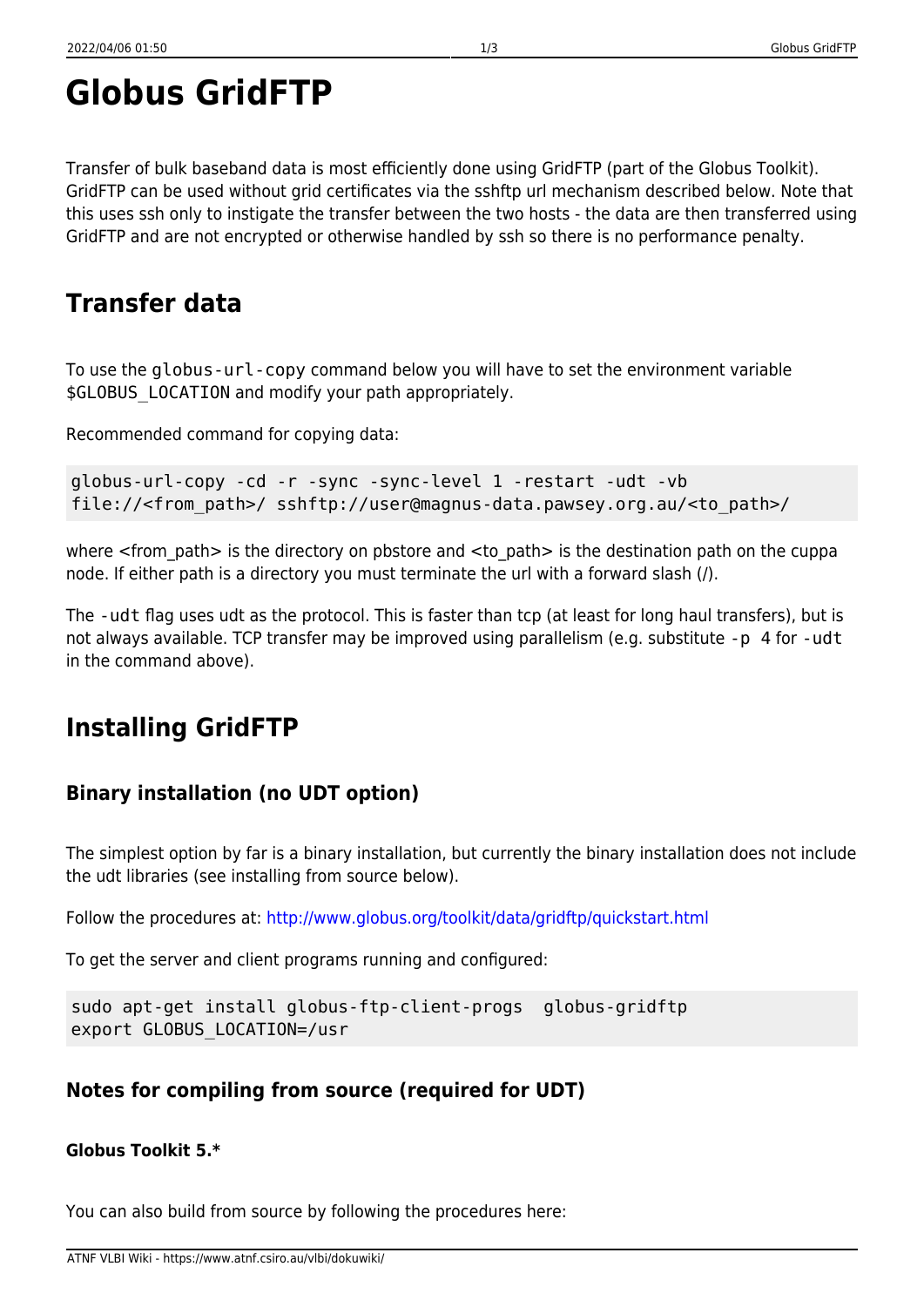<http://www.globus.org/toolkit/data/gridftp/quickstart-source.html>

The 'latest-stable' installer linked from the page above actually installs a rather old version of GridFTP, so you may wish to download a more recent version from here: [http://www.globus.org/ftppub/.](http://www.globus.org/ftppub/) We have had good success with version gt5.0.5: <http://www.globus.org/ftppub/gt5/5.0/5.0.5>

For ubuntu 10.4 you may also need libssl-dev: i.e. the following may need to be installed

```
sudo apt-get install build-essential bzip2 autoconf libxml-parser-perl
xinetd openssl telnet libssl-dev
```
Note that to enable UDT transfers, you should use the following make command (or similar depending on the version of gridftp/OS):

```
cd gt*-all-source-installer
./configure --prefix=/path/to/install/to
make globus libtool globus libtool-thr udt globus-xio-extra-drivers gridftp
install
```
To configure the server and client:

```
$GLOBUS_LOCATION/setup/globus/setup-globus-common
$GLOBUS_LOCATION/setup/globus/globus-gridftp-server-enable-sshftp -nonroot
$GLOBUS_LOCATION/setup/globus/setup-globus-gridftp-sshftp
```
On some systems you may get a version conflict if you have a system installation of the Compress::Zlib perl module. The gridftp installer comes with its own version of this library but will only install it if it doesn't find a system version. You can force the installation of the gridftp version thus:

```
cd /<path to installer>/gpt/support/Compress-Zlib-1.21/
perl Makefile.PL PREFIX=$GLOBUS_LOCATION
make install
```
#### **Globus Toolkit 6.\***

On more recent OSes (after Debian 7.11 - wheezy) SSL library changes mean you will want Globus toolkit version 6: <http://toolkit.globus.org/ftppub/gt6/installers/src/> . We have had success with version globus\_toolkit-6.0.1421093009

Build instructions are here: <http://toolkit.globus.org/toolkit/docs/latest-stable/gridftp/admin/index.html>

The following worked on Debian 7.11:

```
apt-get install build-essential bzip2 autoconf libxml-parser-perl xinetd
openssl telnet libssl-dev gettext
configure --prefix=$GLOBUS_LOCATION
make udt xio gridftp install
$GLOBUS_LOCATION/sbin/globus-gridftp-server-enable-sshftp -nonroot
```